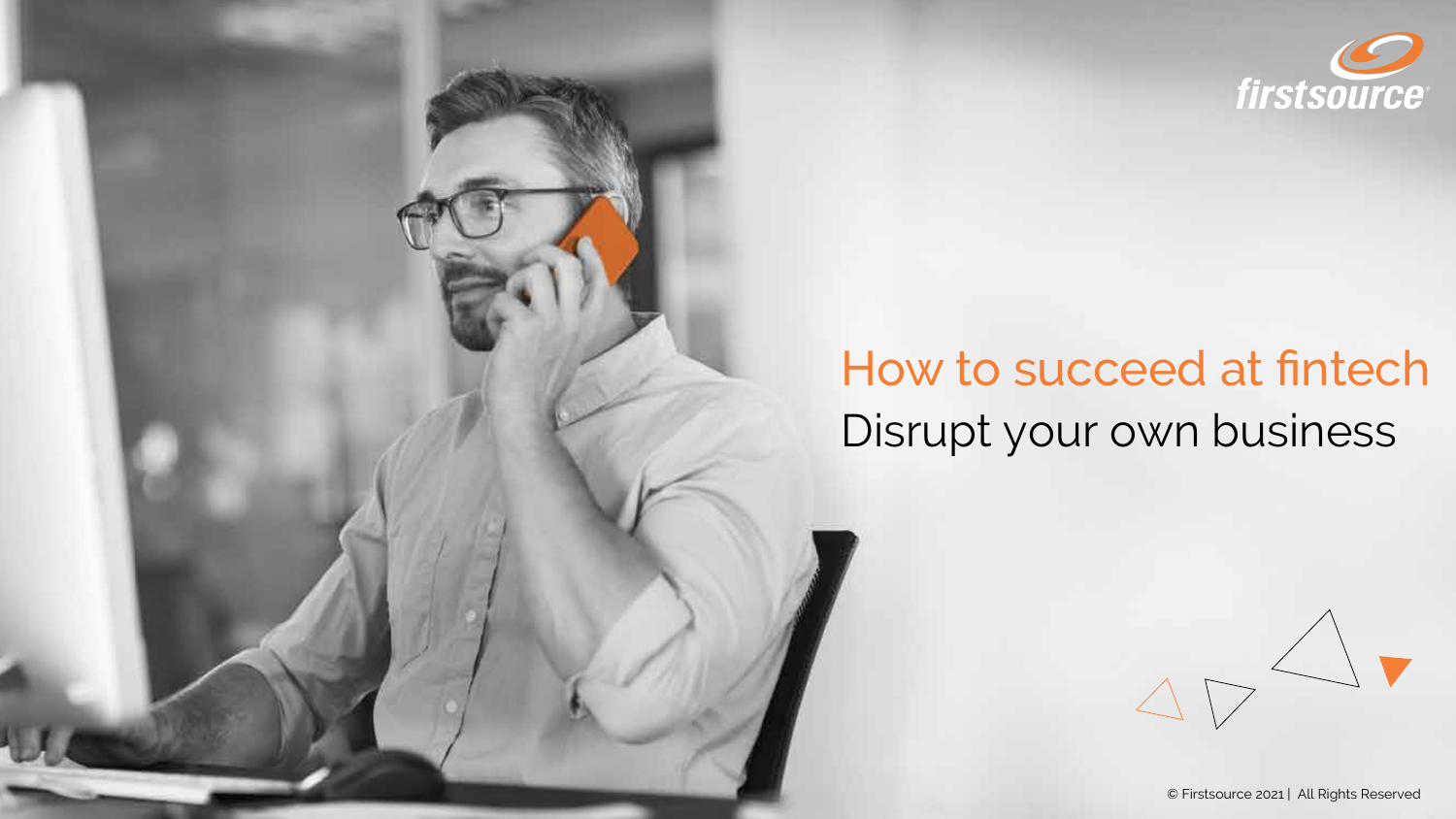## Executive Summary

disrupting long-standing business models, one ponders: what makes for successful fintech? Success stories in fintech are rooted in transformative business models. Technology is the enabler, not the inspiration. This guide explores the logic behind a business model approach to fintech and uses debt collection as a business example. There, the nexus of regulatory and lifestyle change inspired new thinking about collection practices, based on decades of collection experience. The outcome has been well received and successful from a performance standpoint.

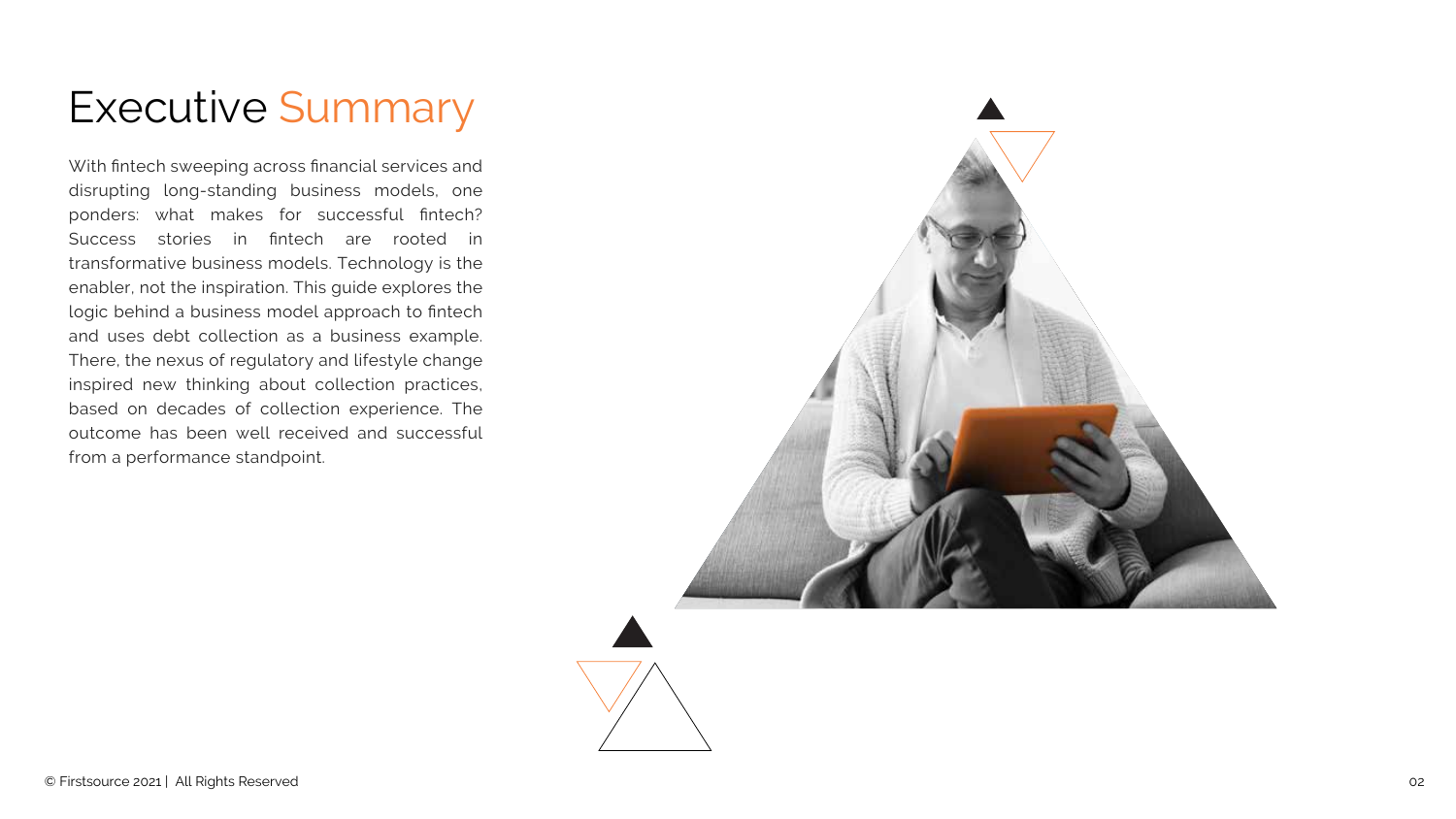### Create value by disrupting old ways

Comedian Woody Allen once said, **"I am not afraid of death. I just don't want to be there when it happens."**

For many of us, the same might be said about change.

In the financial services market, business disruption is coursing through the halls of commerce, and fintech is the force making the waves. The growth in the number and variety of fintech applications is astounding. Arguably, it has changed our lives more than any other branch of technology (with the possible exception of healthcare), introducing new ways to manage our financial selves through the availability of easy-to-use technology.

Why is fintech so transformative? Simple: it creates value that displaces what has traditionally driven consumer behavior. Mobile payment applications create the value of convenience and security. Investment and trading applications create choice and prosperity. Insurance applications create savings and offer real-time protection.

So where does good fintech come from? It is rooted not in technology but in a transformative business model. Technology is its front end. Consumers adopt fintech if they recognize the underlying value represented in the application, not because the technology sizzles.

Good fintech causes disruption by creating a wedge between traditional and emergent ways of doing things. It flourishes by reducing cost, creating convenience, and saving time, especially time. It is the new currency: You can always make more money; you cannot make more time.

Fintech can level the competitive playing field by diminishing the importance of economies of scale, a physical geographic presence, or access to capital. It can bring down giant companies of long standing and turn young visionaries into billionaires.

Emergent fintech changes the basis for competition in an industry. Convenience trumps price: we order from Amazon because we do not want to trundle down to a retail outlet to purchase something—even if the price is lower in the store. Time usurps service: we forego hand-holding for self-serve. Safety replaces prestige: we opt for products with safety features over ones that have status emblems.

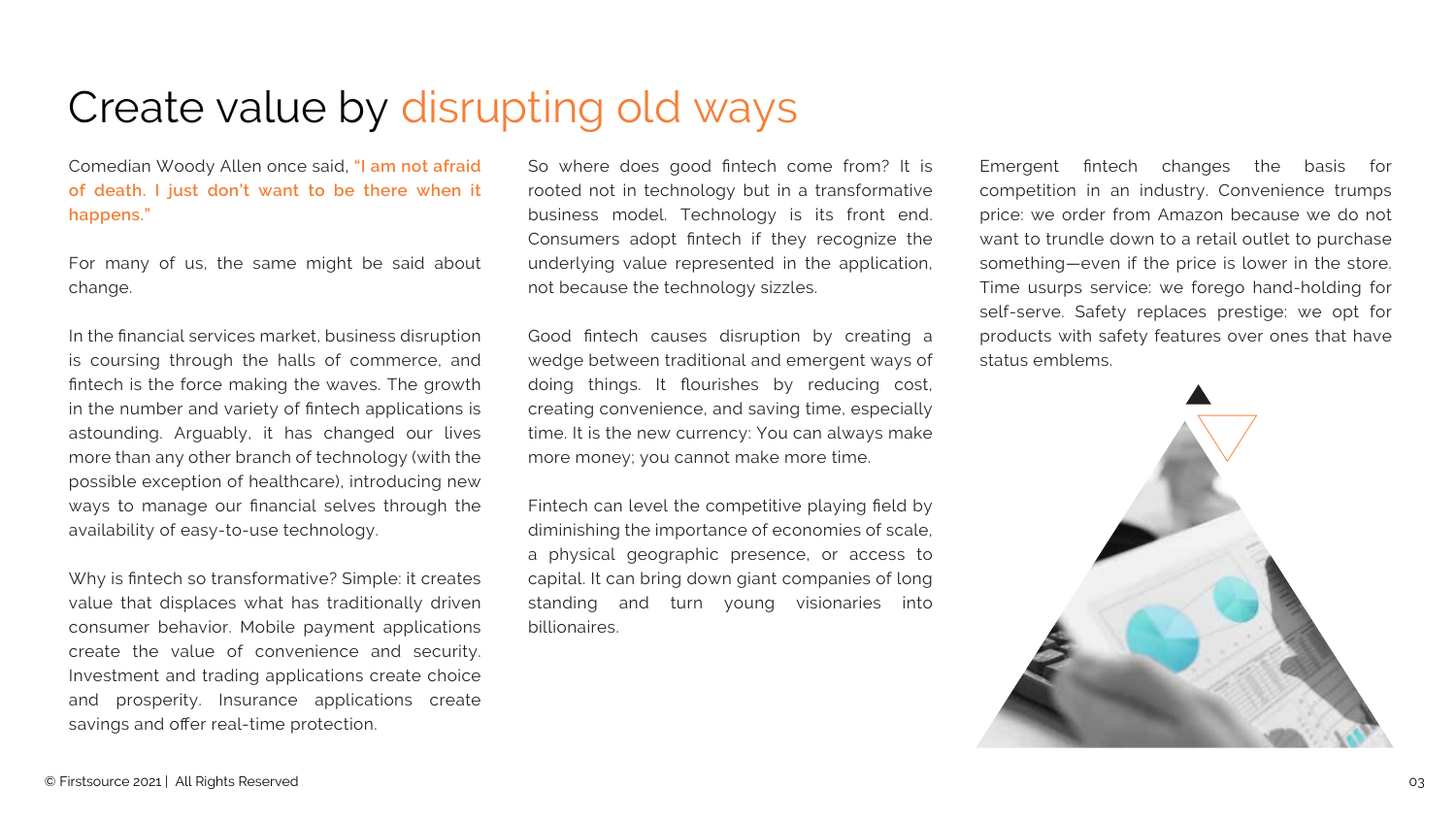#### Critical thinking in fintech

A fintech strategy often begins with a critical self-assessment of one's own enterprise. are we exposed to disruption? If a start-up were to enter our business using a clean-sheet-of-paper approach, what business process would they focus on? How tumultuous could the change be? Start by focusing on what you know best. It is better to disrupt one's own business than to be disrupted.

An existing franchise in the industry undergoing transformation is seen by some as a disadvantage. Technologists eye a labor-intensive activity as ripe for disintermediation. Often, they believe technology is a 100% solution; often, it is not. The advantage goes to the disrupter that has sweat equity in the category and the business experience not just to envision a new way, but the wisdom to achieve a balance between people and technology in the approach.

**We have had a franchise in debt collection for more than 30 years. We have learned much, and we put that to work in redefining Collections.**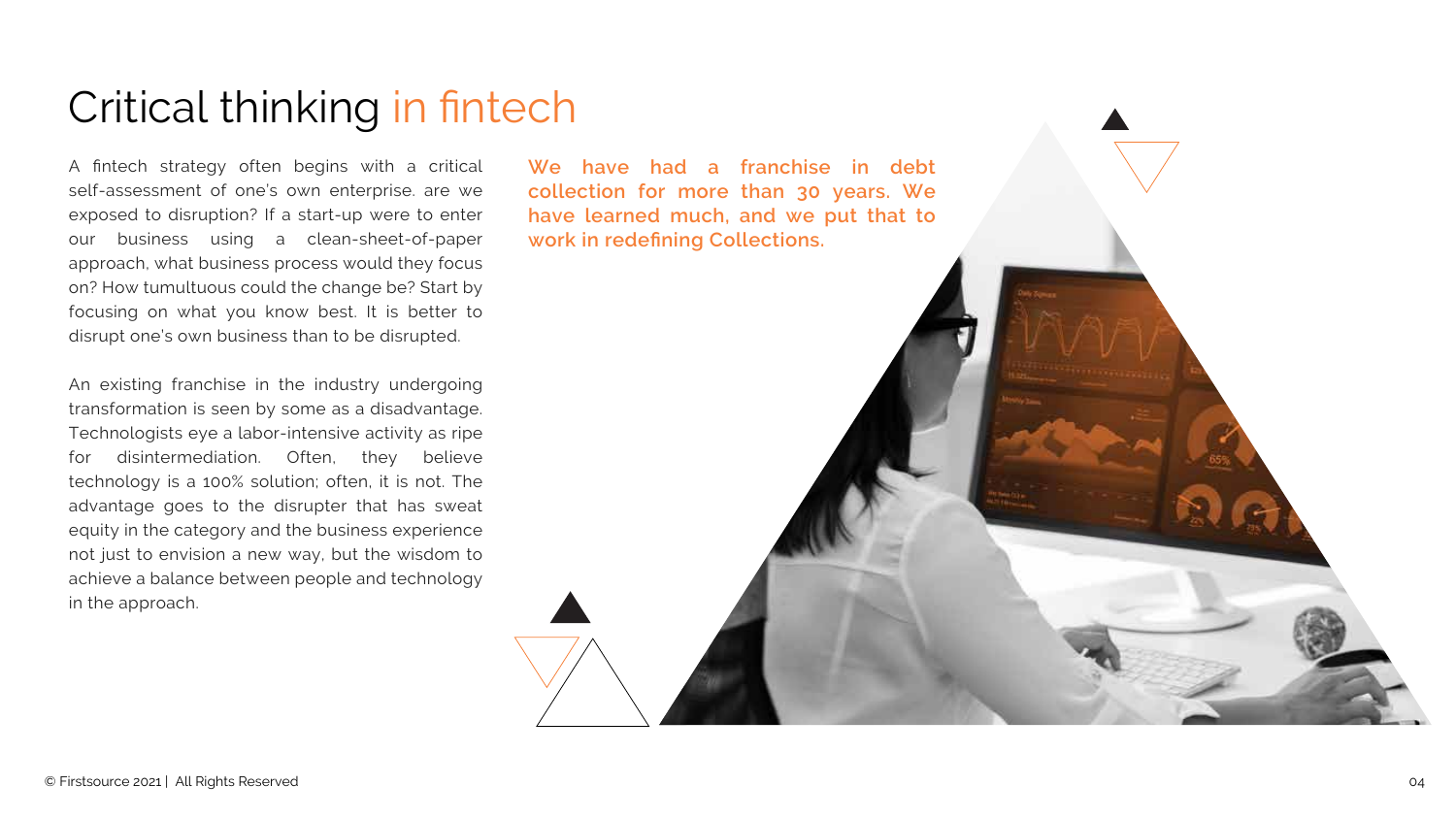### Debt collection comes out of the shadows

Long a boiler room industry characterized by gruff sounding characters who harangued debtors into repayment, we are developing fintech to reshape debt collection as a more humane endeavor. Over the course of 30 years, we learned that aggressive debt collection only drives debtors into the shadows and attracts regulatory attention.

The Fair Debt Collection Practices Act (FDCPA) afforded consumers new protection, particularly those provisions where consumers control communication and are protected from harassment. These provisions fostered our fintech vision:

- **If consumers control communication, let's give them options**
- **If consumers are protected from harassment, let's make the practice of debt collection more empathetic**



In the realm of consumer privacy rights, compliance is seen as a legal issue. That's why we're exposed to pop-up disclosures and acknowledgments: it's a practice controlled by lawyers. But privacy is not a legal issue, it's a marketing issue. In a world where we transact with companies that do not have a physical presence, trust is the cornerstone of an enduring relationship. Acknowledging and honoring consumer's privacy sensitivities is good business, one that wins loyalties and builds a brand reputation for trustworthiness.

The same is true in debt collection: compliance is a marketing issue. Applying the principles driving FDCPA to a new business model for Collections not only ensures you're on the right side of regulations, but also positions you to retain customers who may find themselves temporarily in the hole, so to speak.

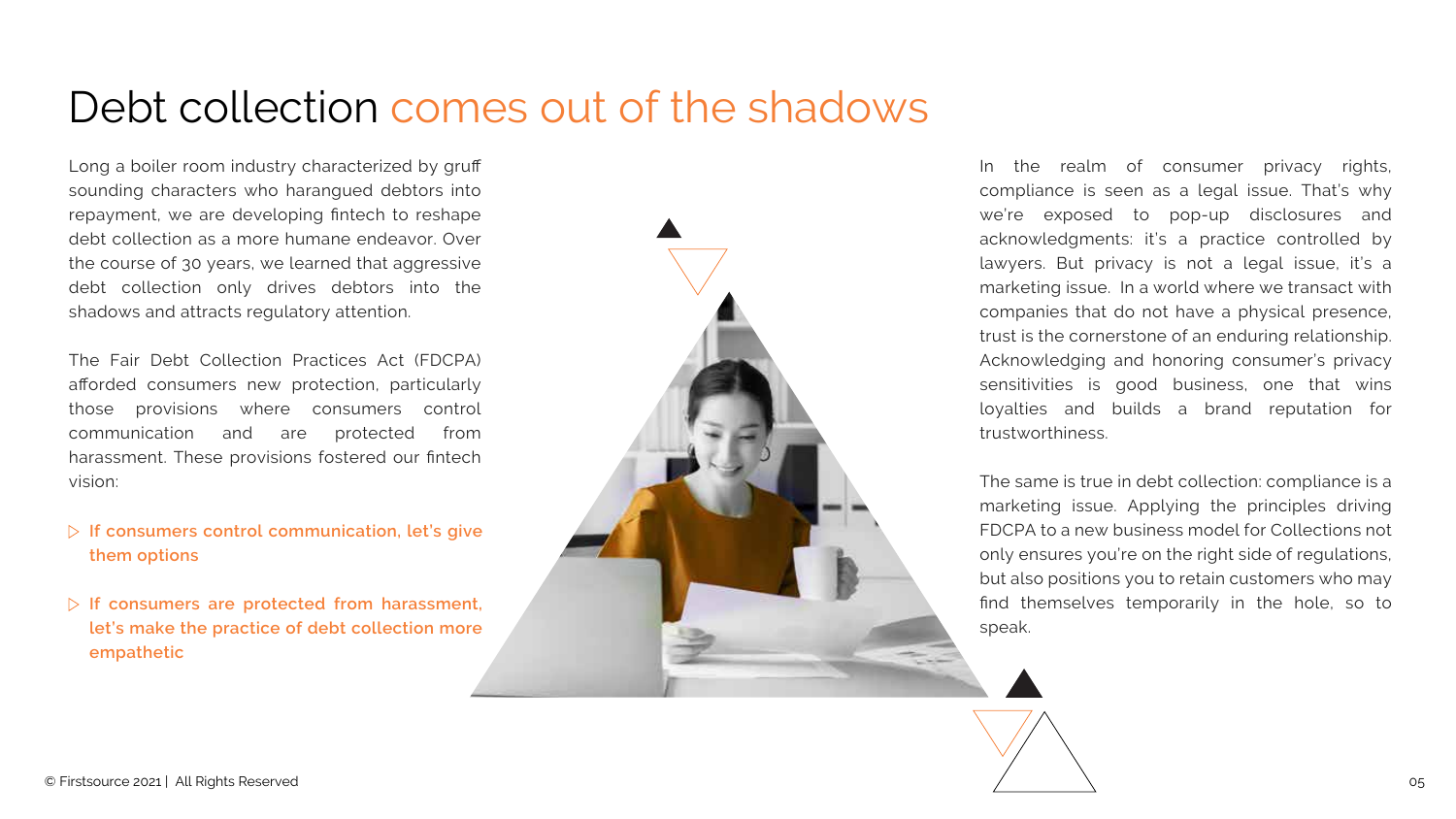## Create value by disrupting old ways

So, how do you turn an event that is uncomfortable and embarrassing into a positive experience for the consumer while making debt collection more effective? This was our thinking as we built a fintech framework around debt collections.

Inspired by our decades of debt collection, we began to model a new approach. If consumers control communication, let's open new channels. They will gravitate towards the channel with which they feel the most comfortable, enabling more dialog.

If harassment is a no-no (as it should be), let's keep the dialog positive. Let's acknowledge consumers' desire to put unpaid debt behind them and give them paths to glory.

To make the experience uplifting, let's make the tone friendly and personal, with communication that empowers, not shames.

To make the experience uplifting, let's make the tone friendly and personal, with communication that empowers, not shames.

To engender self-esteem, let's welcome them anew as customers in good standing once debts have been settled.

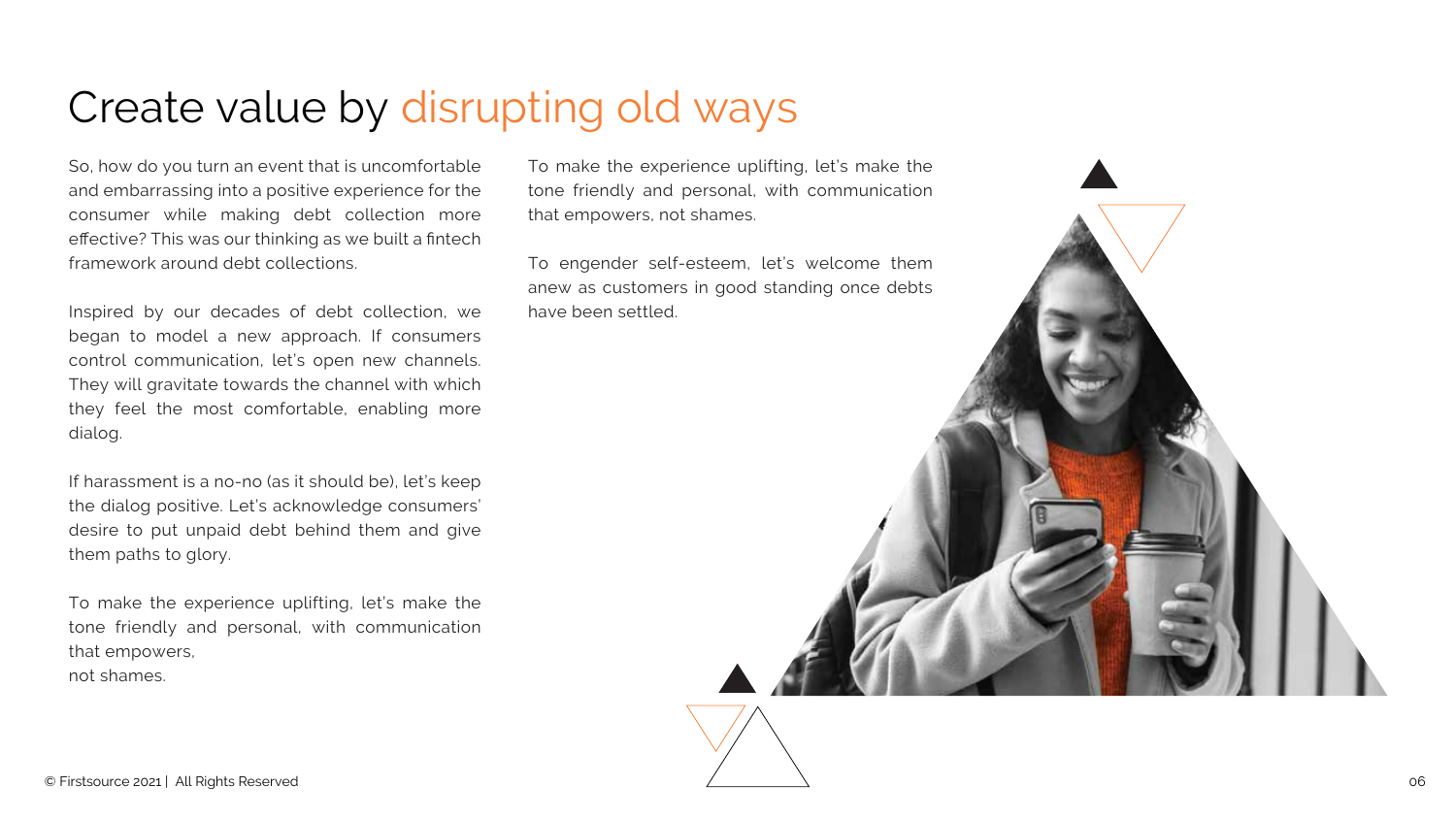### Applying fintech to a new approach

Technology entered the conversation once we envisioned the best practices.

Choice in communication means enabling omnichannel, supporting everything from old-fashioned postal mail to real-time chat sessions.

Creating a path to glory means knowing and understanding the consumer and offering repayment strategies that fit their means and desires. This entails behavioral modeling that shines a bright light on a resolution that fits their pocketbook and their lifestyle.

Creating an uplifting dialog means hearing the customer, interpreting their words and tone of voice, and playing back responses that offer reassurance, not antipathy.

If control is a major element in collection compliance, let's create a self-serve path to debt resolution. Consumers need not engage a human unless they want to. And if they do, let's give the

human on the other end of the connection the tools they need to have a constructive dialog.

If we do everything right and recover a debt that leaves the consumer with pride and self-esteem, clearly, we want them to remain customers. As the Girl Scouts say, "Make new friends but keep the old. One is silver, the other gold."

The point is our brand of fintech wasn't spawned from the latest technology; it was inspired by a new business model that met regulatory hurdles and complemented lifestyle trends. Technology was an enabler, not an inspiration.

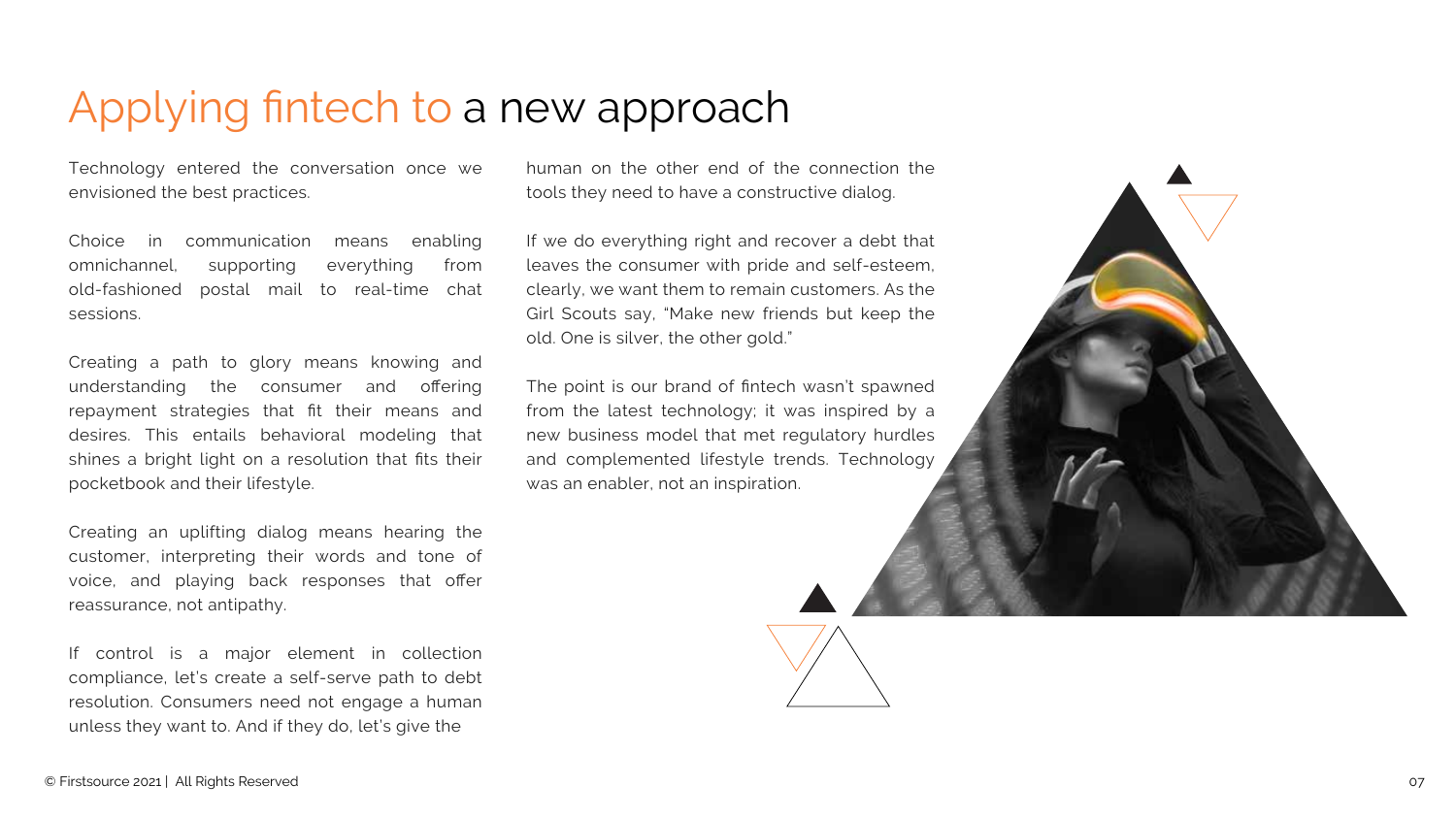#### How can Firstsource help?

Today, our model is applied to all manner of Collections, from buy now, pay later relationships to home loans. It produces results that are far superior to conventional collection practices.

It is manifest in a platform that features AI-driven technology that analyzes and guides debt collection. Voice analytics detect stress levels and informs the ensuing dialog. Digital conversion of chat, email and text communication enables us to instantly respond with definitive answers or prepares associates to respond to inquiries in context. Analytics help develop consumer profiles that predict payment probability and identify consumers that will likely default on their obligations in the future, triggering debt prevention strategies.

Our fintech attracts attention not for the technology, but for the knowledge that drives its development and refinement. Its success is testimony that the business model matters more than the technology. And with this approach, a little less apprehension about change.

26,465.54

26,717.43 7,534.44 12,512.54 28,875.56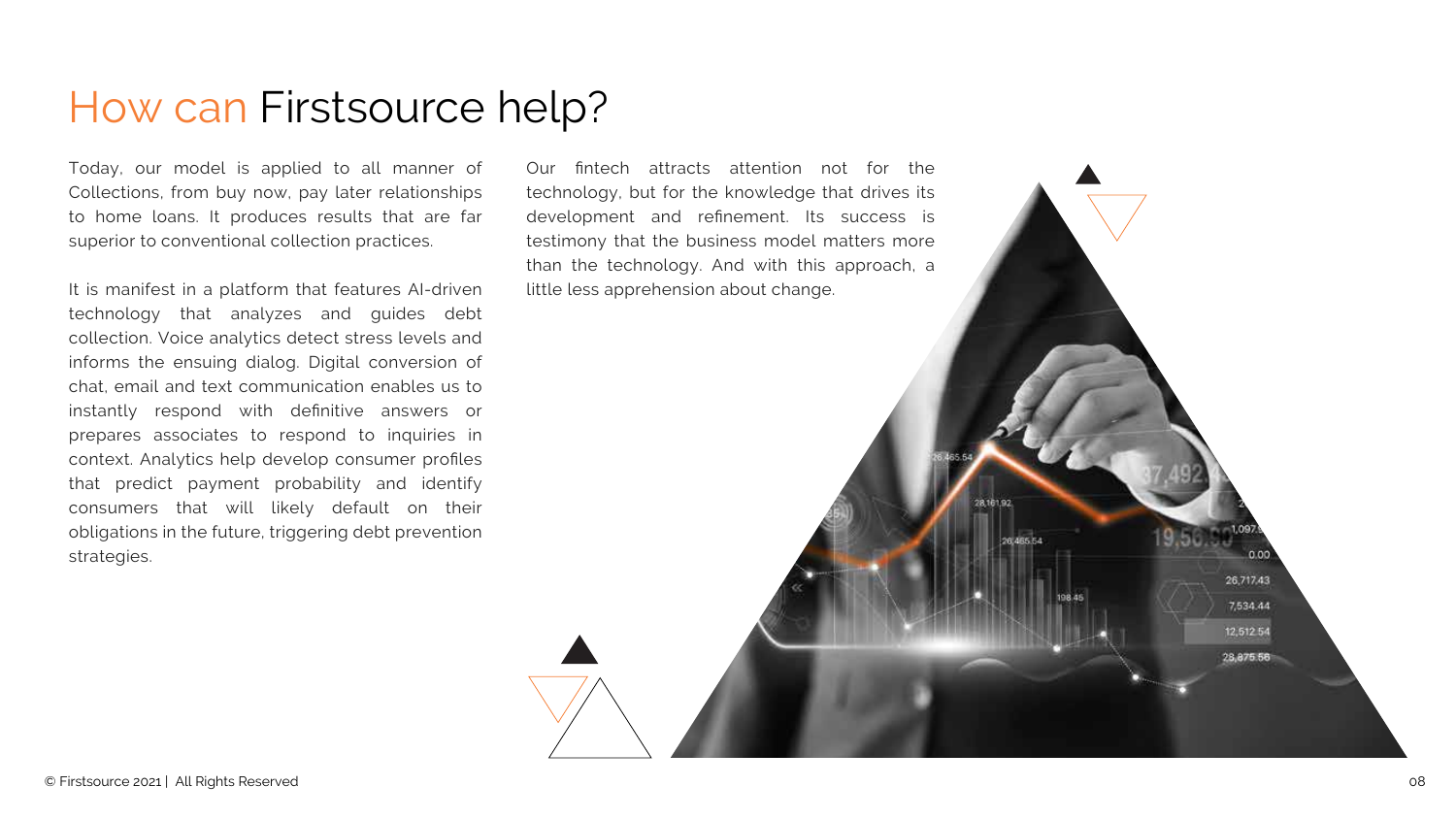

#### **Author**

#### Arjun Mitra **Head - Collections**

Arjun Mitra is President of Global Collections at Firstsource Solutions. Arjun oversees Firstsource's collections division and is responsible for client engagement and business performance. Arjun's role involves assisting clients through a wide range of challenges, from compliance and technology to performance.

Arjun's current focus is on developing integrated

solutions to help deliver the best possible outcomes for Firstsource's clients. He values the opportunity his work gives him to have a positive impact on his clients' businesses. One such accomplishment was to build an empathetic and non-intrusive digital collections alternative to conventional FTE intensive models

Arjun is a graduate in Physics from St Xavier's College, Mumbai and went on to obtain a post graduate degree in Business Management from the University of Queensland, Brisbane, Australia. Arjun began his career with TATA Tea, before joining Enron's Indian business as a financial controller in its broadband unit.

Since joining Firstsource Solutions in 2002, Arjun has held a number of leadership roles, including Head of Commercial Finance and Chief Financial Officer, North America. During his time with the business, he has played a central role in growing the business' existing relationships in the US into global programs.

© Firstsource 2021 | All Rights Reserved 09